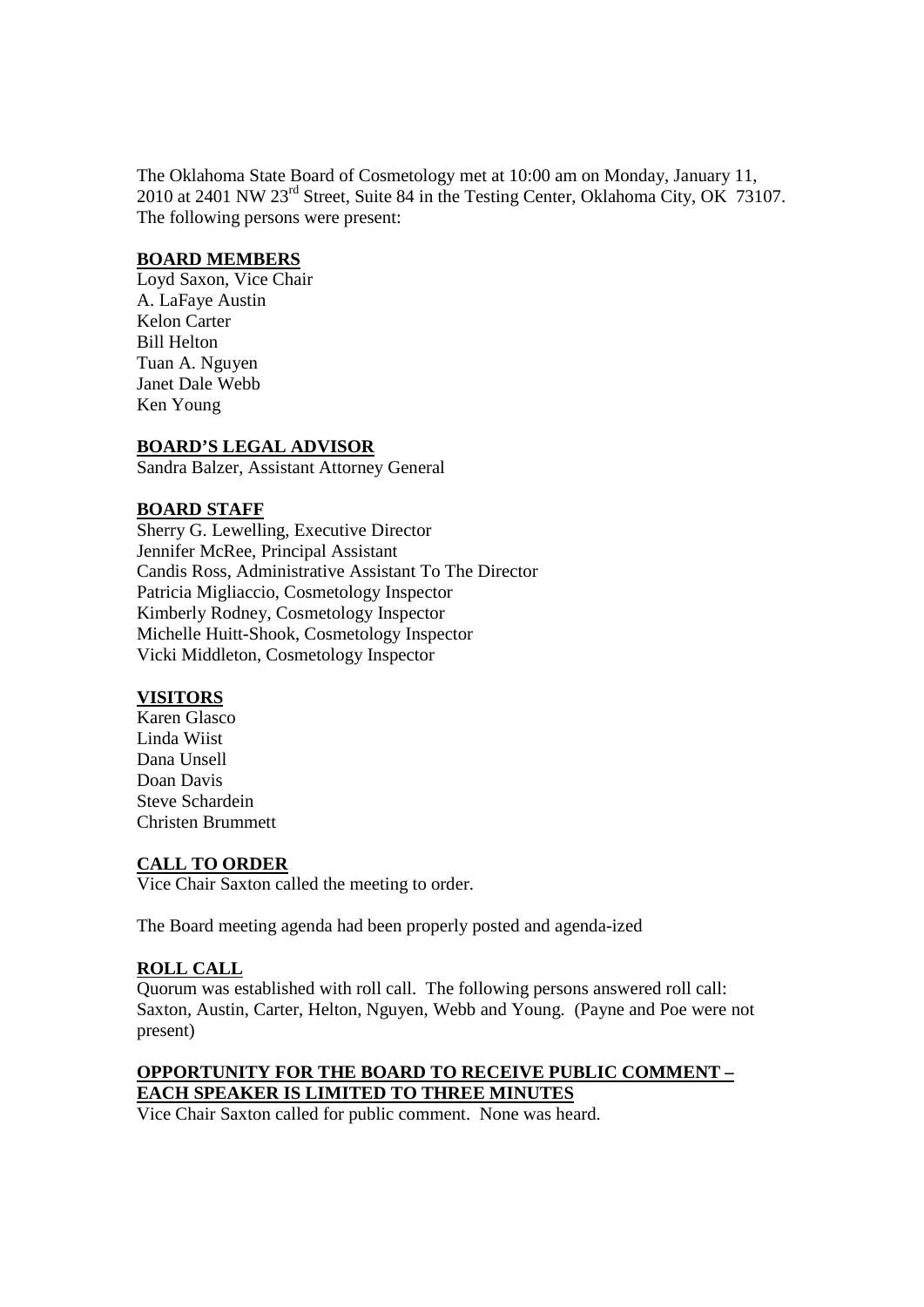## **BOARD DISCUSSION AND POSSIBLE ACTION RE: APPROVAL OF NOVEMBER 9, 2009 BOARD MEETING MINUTES**

A motion was made by Mr. Young and seconded by Mr. Helton to approve the Board meeting minutes of November 9, 2009.

VOTING: Austin, yes; Carter, yes; Helton, yes; Nguyen, yes; Webb, yes; Young, yes. Motion passed.

## **BOARD DISCUSSION AND POSSIBLE ACTION RE: APPROVAL OF FY2010 2nd QUARTER FINANCIAL STATEMENT**

Ms. Ross stated that the Attorney General had requested that she provide a report when this is on an agenda and also provide the report in an new format that is simpler and easier to read. She said this will be available when the agency has new computers and she has training. She stated that the Board will need to vote on the CORE report.

Ms. Austin made a motion, seconded by Mr. Helton to approve the FY2010  $2<sup>nd</sup>$  quarter financial statement.

Mr. Young stated that the information provided includes July 2009 to present and that is not just the  $2<sup>nd</sup>$  quarter.

Ms. Austin amended her motion, seconded by Mr. Helton to approve the FY 2010  $1<sup>st</sup>$  and  $2<sup>nd</sup>$  quarter financial statement.

VOTING: Austin, yes; Carter, yes; Helton, yes; Nguyen, yes; Webb, yes; Young, yes. Motion passed.

## **DIRECTOR'S REPORT – SHERRY G. LEWELLING, EXECUTIVE DIRECTOR**

- a.  $75<sup>th</sup>$  Anniversary
- b. Student Appreciation Day
- c. Visit From Barber Board
- d. Felony Tracking Project
- e. NACCAS Workshop
- f. On-line Renewal Project
- g. Senate Bill 1281

Ms. Lewelling provided the Board with a written report.

Mr. Carter suggested that some changes be made to the Criminal Background Questionnaire which included requiring applicants to state the follow-up steps they have demonstrated and programs participated in towards their rehabilitation and to include documentation.

Page 2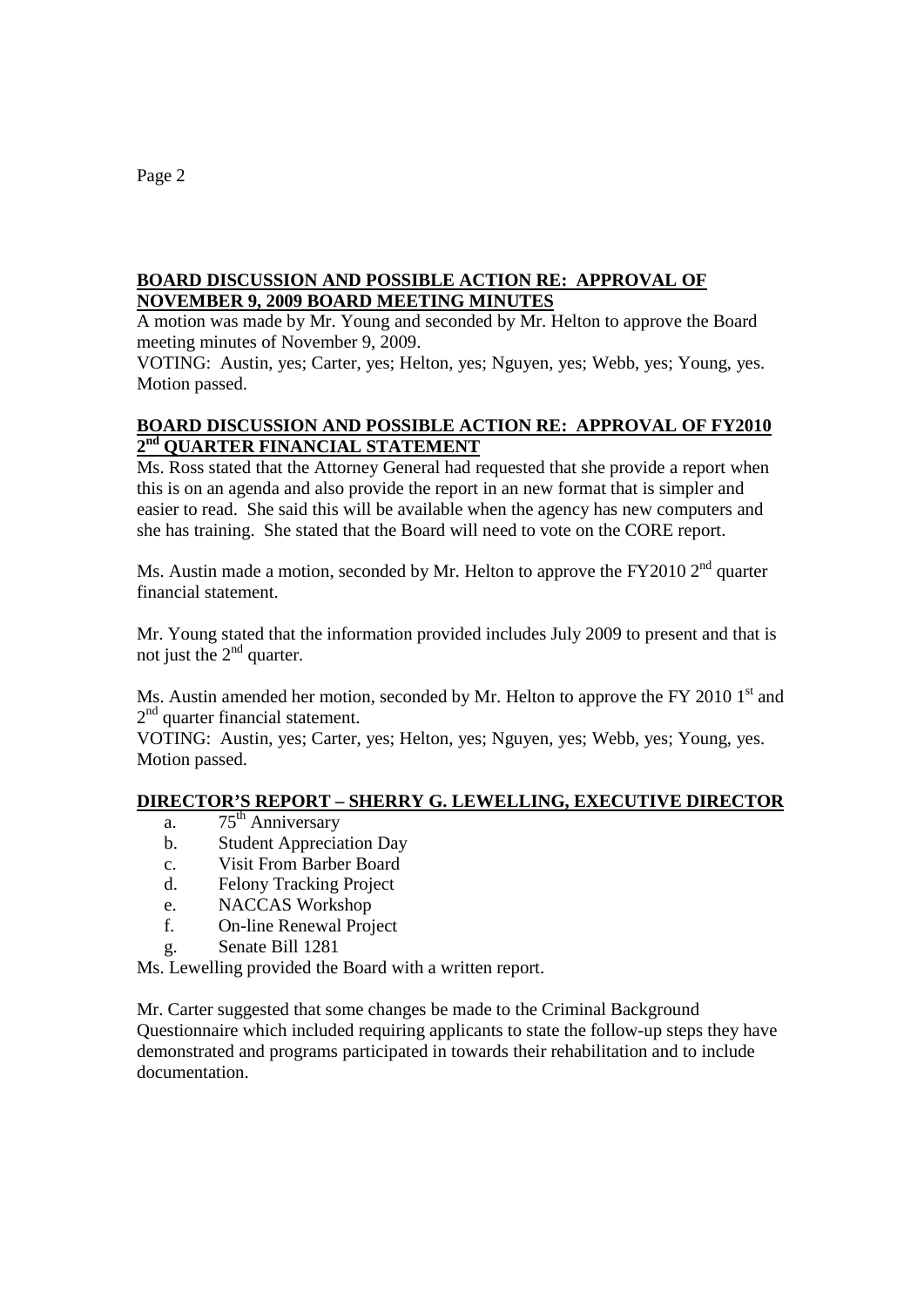#### Mr. Young stated he understands the intent to track the convicted felons, but to him, by requiring the Criminal Background Questionnaire, and perhaps denying a license, the Board is taking on a project with a negative tone.

Mr. Helton stated he is concerned that decisions are made at the Director's discretion perhaps there needs to be some stated criteria when a decision is made or a Board Committee formed to review each application.

Note: This was discussion only and not an agenda item for action on this agenda.

## **BOARD DISCUSSION AND POSSIBLE ACTION TO AMEND BUDGET TO ALLOW FOR SALARY INCREASE FOR EXECUTIVE DIRECTOR**

A motion was made by Mr. Young and seconded by Mr. Helton to amend the Budget to allow for salary increase for the Executive Director.

VOTING: Austin, yes; Carter, yes; Helton, yes; Nguyen, yes; Webb, yes; Young, yes. Motion passed.

## **LEGISLATIVE COMMITTEE REPORT – BILL HELTON, CHAIR – PROGRESS OF LESIGLATION/SENATE BILL 1281**

Mr. Helton stated that the Committee met at 9:00 am prior to the meeting. He explained that when the Bill was given to the bill author, Senator Anderson recommended a set amount rather than a sliding scale as the Board previously approved when the Bill was drafted.

Ms. Lewelling explained that she was pressured to make a decision regarding the definite dollar amounts but that Ms. Balzer explained that the Board had time to vote to change the amounts at this meeting.

## **BOARD DISCUSSION AND POSSIBLE ACTION RE: AMENDING REGISTRATION/EXAM FEES IN BOARD LEGISLATIVE BILL**

Ms. Web made a motion, seconded by Mr. Carter to approve the dollar amounts as presented in Senate Bill 1281.

VOTING: Austin, yes; Carter, yes; Helton, yes; Nguyen, yes; Webb, yes; Young, yes. Motion passed.

## **BOARD DISCUSSION RE: STATE BOARD WRITTEN EXAMINATIONS – BILL HELTON**

Mr. Helton stated he is interested in knowing if there are any other testing companies that the Board might wish to consider using.

#### Page 3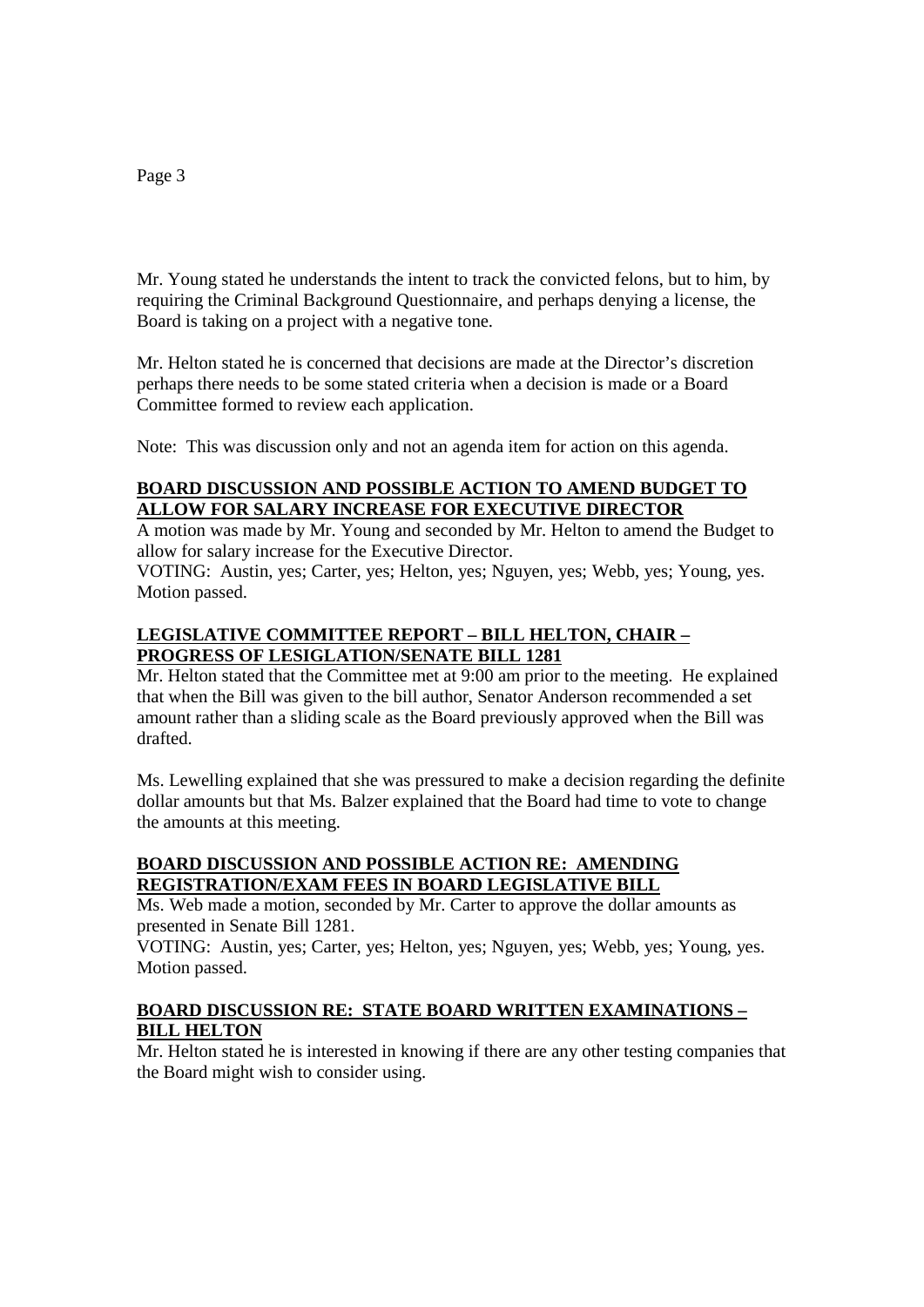Ms. Ausitn stated that CBT (computer based testing) is offered by other companies and they should be invited to provide a presentation to the Board for consideration.

Mr. Young stated he felt the Board should get something in writing from each provider first and then decide who should make a presentation and who the Board wants to talk to.

Mr. Helton stated he is interested in knowing which companies also give the practical examination.

Ms. Lewelling agreed to start researching the options for the Board to consider.

# **BOARD DISCUSSION AND POSSIBLE ACTION RE: APPROVAL TO DELEGATES TO ATTEND NIC REGIONAL MEETING – MARCH 20th and 21st, 2010 AT SOUTH POINT HOTEL, CASINO AND SPA, LAS VEGAS, NEVADA**

Mr. Helton, Mr. Young and Ms. Lewelling stated their interest in attending.

A motion was made by Mr. Helton and seconded by Ms. Austin to approve the travel and expenses for interested delegates to attend the NIC Regional meeting, March  $20<sup>th</sup>$  and 21<sup>st</sup>, 2010 at South Point Hotel, Casino and Spa in Las Vegas, Nevada. VOTING: Austin, yes; Carter, yes; Helton, yes; Nguyen, yes; Webb, yes; Young, yes. Motion passed.

## **BOARD DISCUSSION AND POSSIBLE ACTION ON CRAIG MARLEY'S APPLICATION FOR REINSTATEMENT FROM SUSPENSION**

Ms. Lewelling explained that Mr. Marley had contacted her requesting the Board consider reinstating his suspended cosmetology license. She provided the Board with the history regarding the matter explaining hat the Board agreed to a Consent Order April 2005 and signed in May 2005 that his cosmetology license be suspended for five years.

Ms. Balzer explained that the decision to reinstate his license was in with sound discretion of the Board. She also explained that Consent Order has already provided the punishment and the Board would need to determine if he is competent to practice cosmetology if the Board reinstated the cosmetology license.

Board discussion began.

Mr. Carter made a motion, seconded by Mr. Young that this agenda item be tabled until the March Board meeting and that Mr. Marley be sent a certified letter requesting his appearance at the March Board meeting for him to state his competency to hold a cosmetology license and practice cosmetology.

VOTING: Austin, yes; Carter, yes; Helton, yes; Nguyen, yes; Webb, yes; Young, yes.

#### Page 4